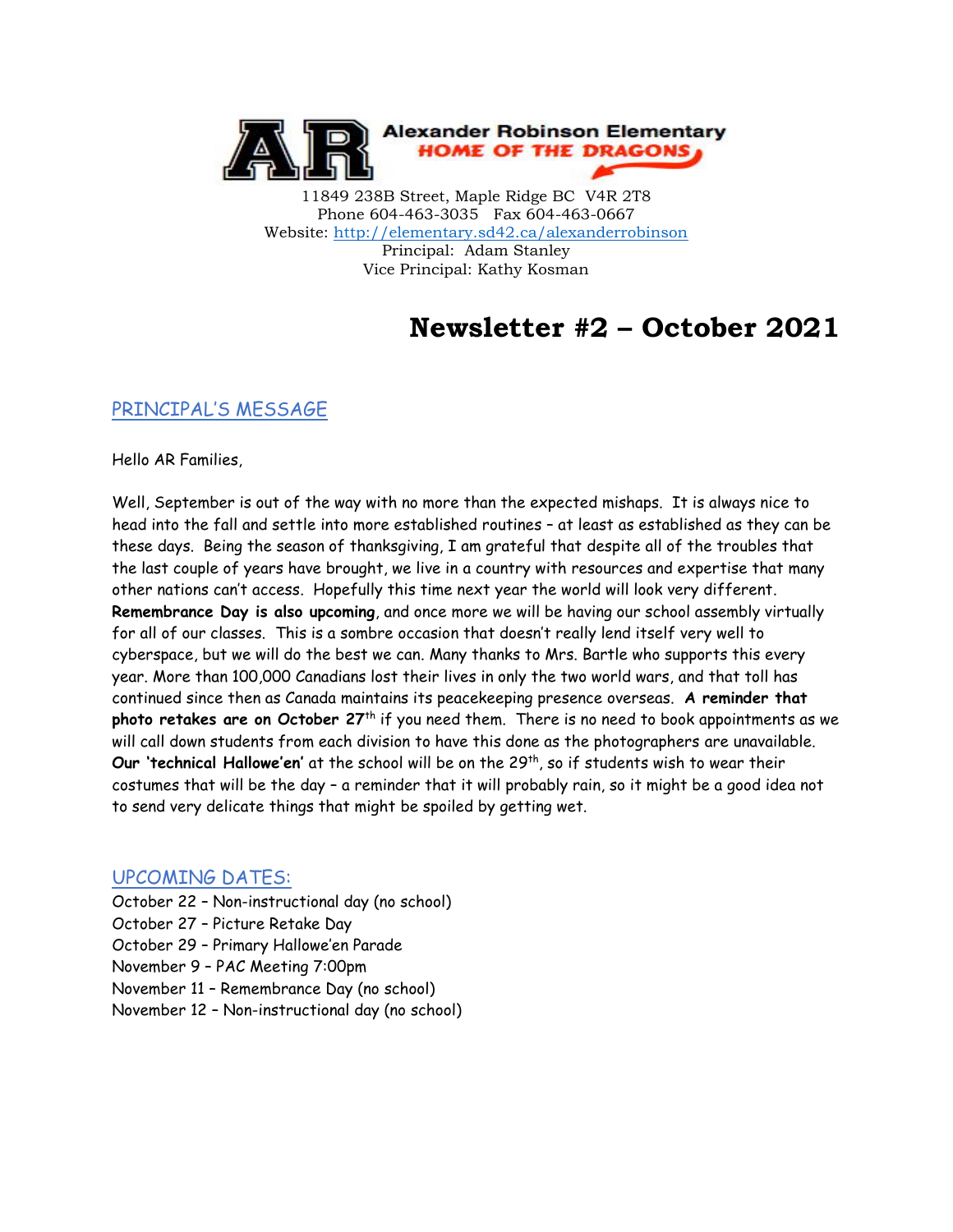## DAILY HEALTH CHECK

Please do a daily check with your children before sending them to school. IF YOUR CHILD IS NOT FEELING WELL, PLEASE KEEP THEM HOME. Thank you for helping keep the community safe.

<https://www.k12dailycheck.gov.bc.ca/healthcheck?execution=e1s1>

## UPDATED MASK MANDATE

The following message was sent out by the superintendent of schools regarding the latest version of the mask mandate:

**Subject Line:** October 1, 2021: Important update to the provincial K-12 mask mandate

Dear families,

This morning, Minister of Education Jennifer Whiteside and Provincial Health Officer Dr. Bonnie Henry announced an important update to the *[Public Health Communicable Disease Guidance for K-12](http://www.bccdc.ca/Health-Info-Site/Documents/COVID_public_guidance/Guidance-k-12-schools.pdf)  [Schools](http://www.bccdc.ca/Health-Info-Site/Documents/COVID_public_guidance/Guidance-k-12-schools.pdf)* and the *[Provincial COVID-19 Communicable Disease Guidelines for K-12 Settings](https://www2.gov.bc.ca/assets/gov/education/administration/kindergarten-to-grade-12/safe-caring-orderly/k-12-covid-19-health-safety-guidlines.pdf)*. I am writing to inform you about this change and to update you on the notification process for school exposures.

#### **Update to face coverings mandate**

The provincial government has announced **that beginning Monday, October 4, 2021, all students in B.C. schools will be required to wear a mask when inside a school building, including while at their desks and on buses.** This builds on the existing guidelines that currently apply to all students in grades 4-12. Learn more about this change to the face coverings mandate in the [Ministry of](https://news.gov.bc.ca/releases/2021EDUC0059-001880)  [Education news release.](https://news.gov.bc.ca/releases/2021EDUC0059-001880)

Because we recognize that many students in grades K-3 may not be used to wearing masks, teachers will spend October 4 and 5 helping children adjust to this change, with the goal of building mask wearing into student routines by Wednesday, October 6. We suggest you send your K-3 child to school with a clean mask and a spare mask that they are used to wearing. Schools will have disposable masks available.

As a reminder, provincial quidance advises that mask requirements do not apply to staff, students and visitors in the following circumstances:

- A person cannot tolerate wearing a mask for health or behavioural reasons;
- A person is unable to put on or remove a mask without the assistance of another person;
- If the mask is removed temporarily for the purposes of identifying the person wearing it;
- If the mask is removed temporarily to engage in an educational activity that cannot be performed while wearing a mask;
- If a person is eating or drinking;
- If a person is behind a barrier; or
- While providing a service to a person with a disability or diverse ability where visual cues, facial expressions and/or lip reading/movements is important.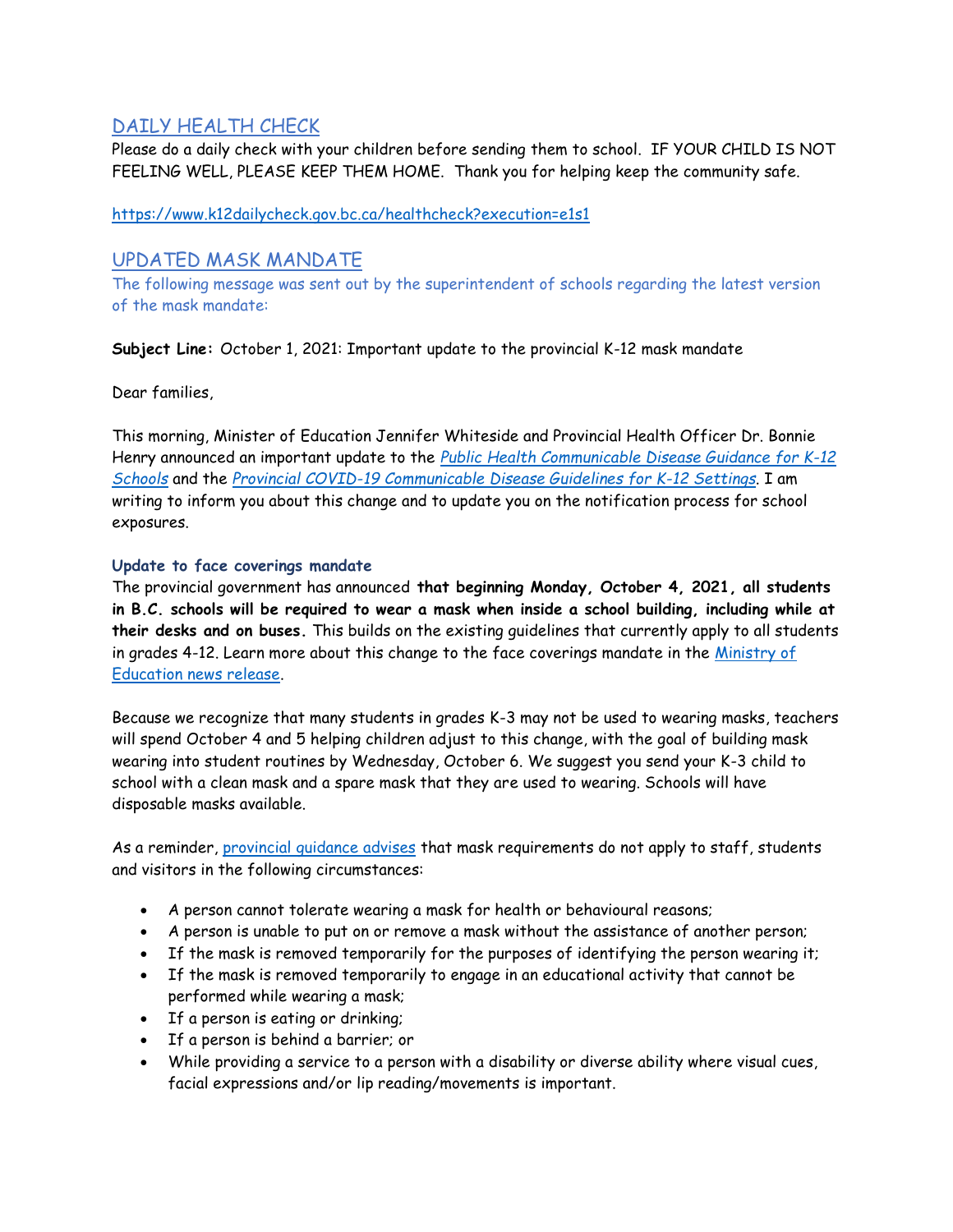The guidelines stipulate that schools must not require a health-care provider note to confirm if staff, students or visitors cannot wear a mask, and that no student should be prevented from attending or fully participating at school if they do not wear a mask.

#### **Change to notification process for school exposures**

The provincial government also made a change to the notification process for school exposures, directing local health authorities to begin posting general school exposure notifications to their websites. You can find exposure notifications for our school district and the Fraser Health region more broadly on the Fraser Health [school exposures page.](https://www.fraserhealth.ca/schoolexposures#.YVdIrqBlDUK) For a helpful overview of the contact tracing process for school exposures, [visit the BC CDC website.](http://www.bccdc.ca/schools/parents-and-students#COVID-19--Cases--in--Schools)

Thank you for your continued support.

Sincerely,

*Harry Dhillon Superintendent of Schools*

## CONSENT FORMS

A number of consent forms for your student(s) are now available on the parent portal awaiting your approval. Please take a moment to login and approve these forms.

#### PHOTO RETAKE DAY



Mountain West Studios will be returning on Wednesday October 27, 2021 for all students and staff who either missed the first photo day or would like to get retakes.

## WEST COAST RECESS



Now more than ever public health orders require that children spend as much time as they can outside. All recesses and lunches will be outside unless the weather is unprecedentedly severe and poses a risk to health and safety. Please be sure students have proper jackets, footwear or warm clothing for the day. An extra set of clothes at school will avoid unnecessary trips to the school with spare pants!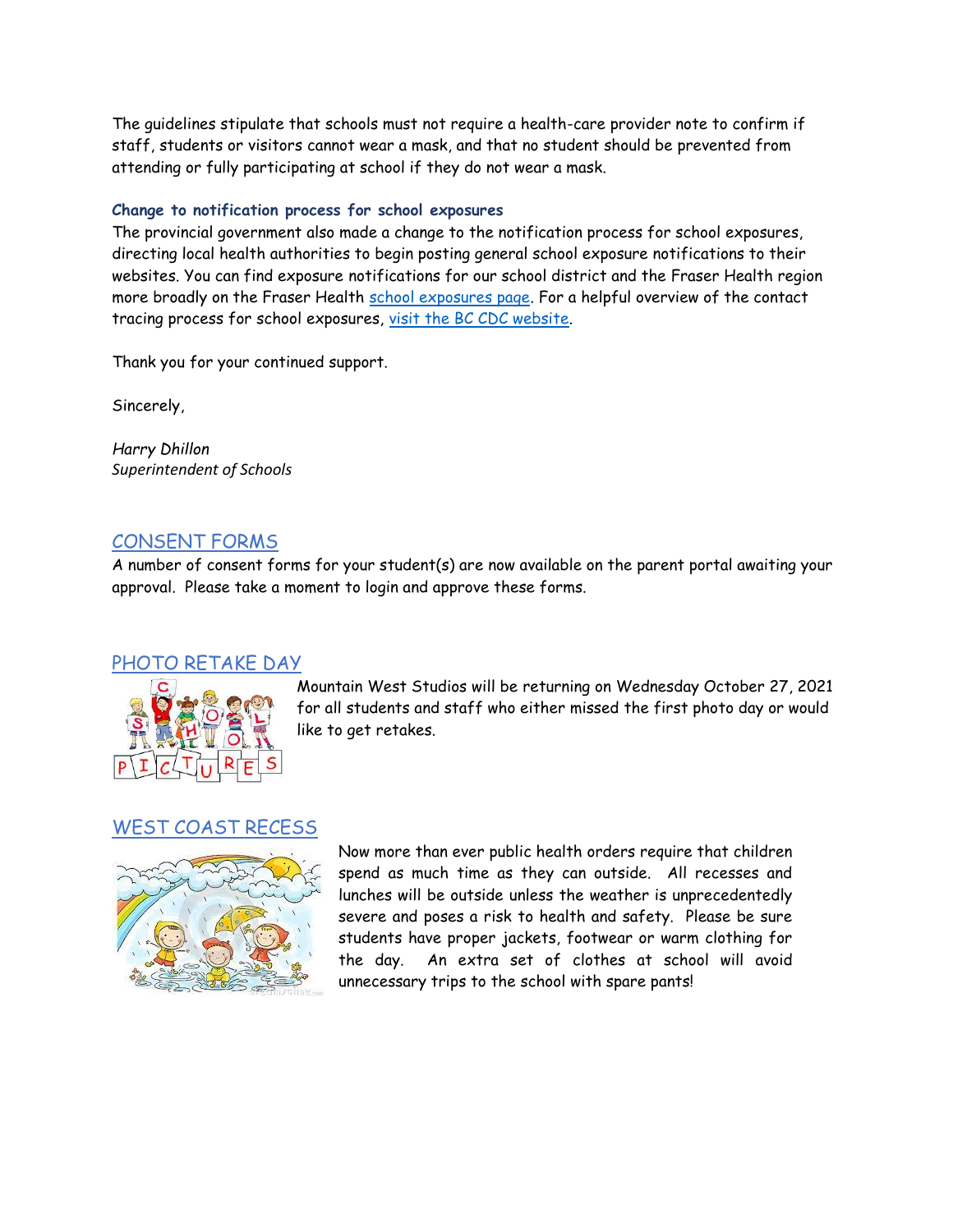# TERRY FOX

Thanks to the efforts of the whole neighbourhood, ARE students raised more than \$2700 for the Terry Fox Run, which went very smoothly this year. As they exceeded their fundraising goal, this meant that Mr. Stanley got his hair dyed blue (to be retained for at least a month) and Mr. Oleksyn had his hair shaved off. A big thank you to all of our parent volunteers, the staff, students, and especially to Mr. Oleksyn and Mrs. Elder who organized the primary and intermediate events, respectively.



Mr. O gets shaved



Mr. Stanley Gets Dyed

# AR THEME FOR THE YEAR

Led by Mr. Jinnouchi, this year's theme is "AR Through the Decades" offering an historical look at how life has changed since ARE was founded in 1913. Many events will take place throughout the year and each month will spotlight a particular decade:

#### **Alexander Robinson's History Through the Decades (1913-2022)**

## **1) Month of November – "The Roaring 20's"**

- **i.** Music of the 1920's throughout the month
- **ii.** Student games of the 1920's
- iii. Dress up day of the 1920's (Friday November 19<sup>th</sup>)
- **iv.** A dance instruction 1920's
- **v.** Trivia question of the week throughout the month

## **2) Month of December – "The Fabulous 50's"**

- **i.** Music of the 1950's throughout the month
- **ii.** Student games of the 1950's
- iii. Dress up day of the 1950's (Friday December 10<sup>th</sup>)
- **iv.** A special dance instruction 1950's
- **v.** Trivia

#### **3) Month of January – "The Rebellious Far-Out 60's"**

**i.** Music of the 1960's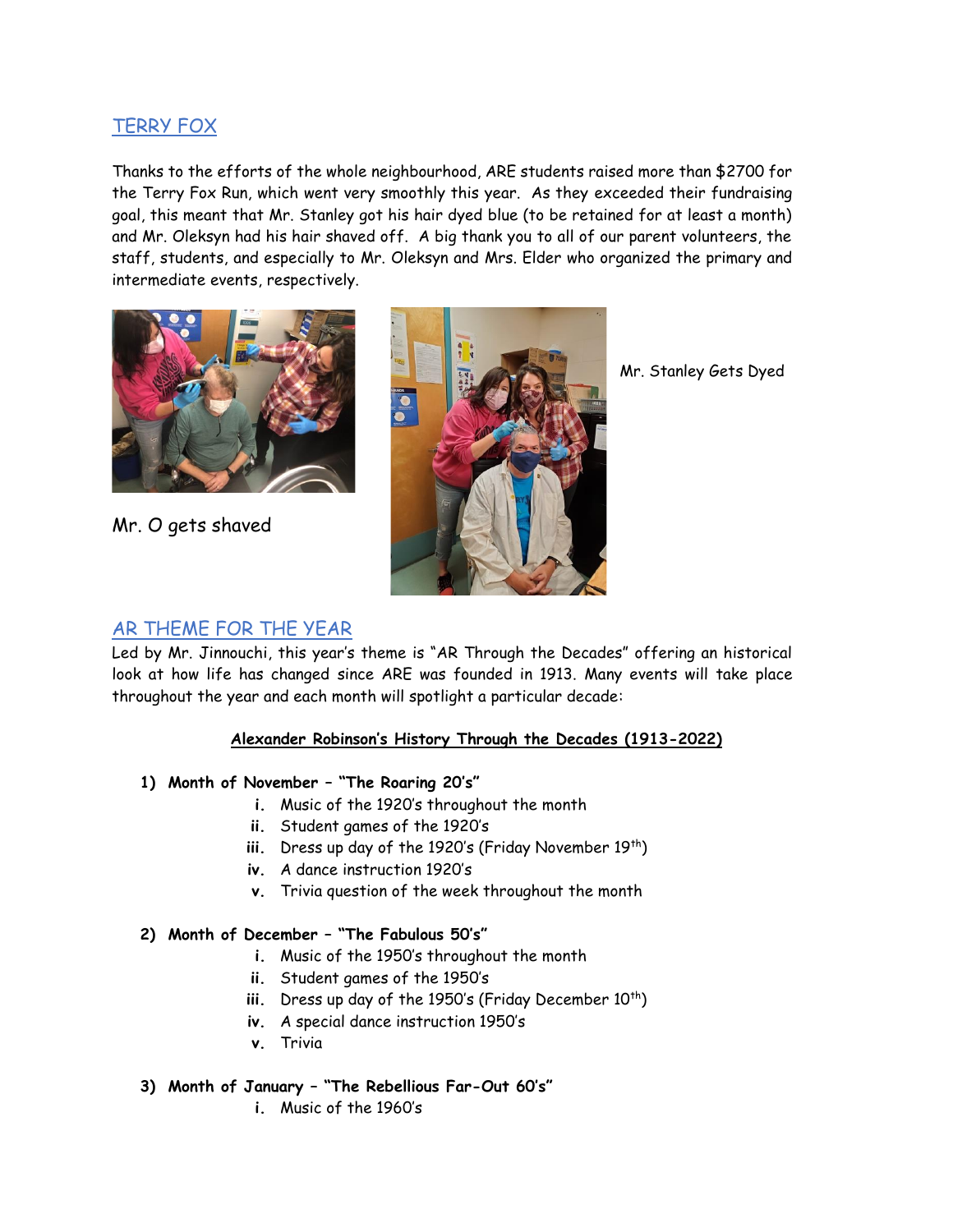- **ii.** Student games of the 1960's
- iii. Dress up day of the 1960's (Friday January 21<sup>st</sup>)
- **iv.** A special dance instruction 1960's
- **v.** Trivia question of the week

#### **4) Month of February – "The Copacetic Can you dig it? 70's"**

- **i.** Music of the 1970's
- **ii.** Student games of the 1970's
- iii. Dress up day of the 1970's (Friday February 18<sup>th</sup>)
- **iv.** Disco Dance Contest of the 1970's
- **v.** Crazy Hair Day of the 1970's
- **vi.** Trivia of the 1970's

#### **5) Month of March – "The Awesome Rock'n 80's"**

- **i.** Music of the 1980's
- **ii.** Student games of the 1980's
- iii. Dress up day of the 1980's (Friday March 11<sup>th</sup>)
- **iv.** A special dance instruction 1980's
- **v.** Trivia 1980's

#### **6) Month of April – "The Internet.com Busy 90's"**

- **i.** Music of the 1990's
- **ii.** Student games of the 1990's
- iii. Dress up day of the 1990's (Friday April 22nd)
- **iv.** A special dance instruction 1990's
- **v.** Trivia 1990's

#### **7) Month of May – "The Noughties Techno 2000's"**

- **i.** Music of the 2000's
- **ii.** Student games of the 2000's
- iii. Dress up day of the 2000's (Friday May 20<sup>th</sup>)
- **iv.** A special dance Instruction 2000's
- **v.** Trivia 2000's

#### **8) Month of June – "The streaming, viral 2010's"**

- **i.** Music of the 2010's
- **ii.** Trivia 2010's
- **iii.** An Old Fashioned Sports Day (Sports events from various decades)
- **iv.** Old Fashioned Sports day **Friday June 17, 2022**
	- **1.** Decorated bike parade
	- **2.** Slow bike race
	- **3.** Tug-o-war
	- **4.** Etc.